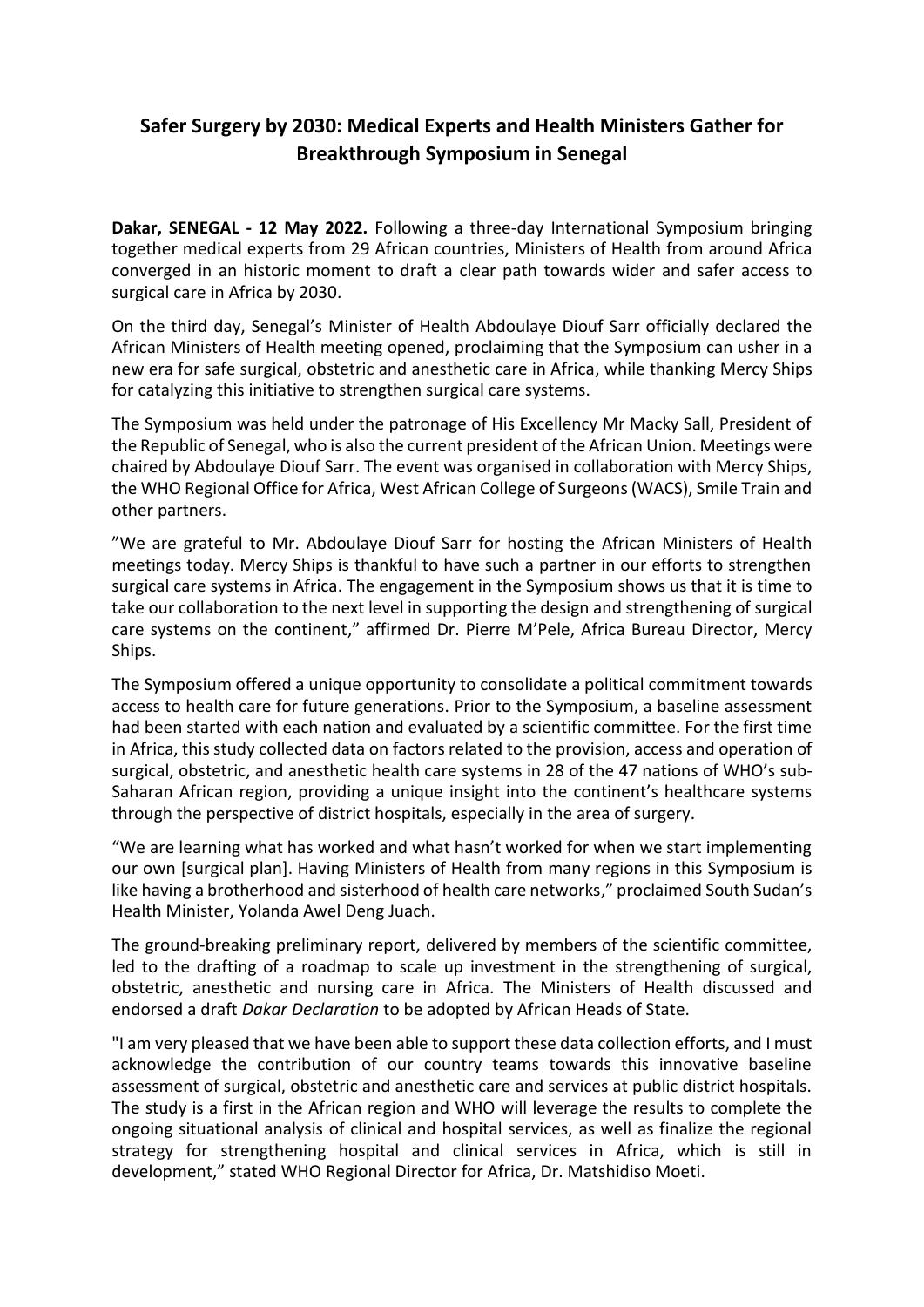Starting at the end of May during an Africa Celebration, the *Global Mercy®,* newest purposebuilt hospital ship operated by Mercy Ships, will arrive in the port of Dakar to be commissioned for service to Africa.

As part of the events, a Presidential Conversation will take place under the auspices of Senegal's President Macky Sall, looking to approve the *Dakar Declaration* by the Heads of States from the African countries that attended the International Symposium.

--End--

Additional notes:

*Every year, 16.9 million people worldwide die due to lack of access to surgical care and 93% of sub-Saharan Africa still lacks access. Africa alone bears 25% of the global burden of disease and one in three of the world's clinical conditions requiring emergency care and essential surgical, obstetric and anesthetic services (EESOACS). The continent is home to 17% of the world's population yet has only 2% of the world's doctors and only 0.7 surgical specialists per 100,000 people.*

*In Africa, some progress has been made in health, including a 37% decline in mortality rates between 2000 and 2015. However, Africa's overall performance still lags in other health indicators. These efforts contribute towards continent making progress towards [Sustainable](https://sdgs.un.org/goals/goal3)  [Development Goal 3 "health for all and promotion of](https://sdgs.un.org/goals/goal3) well-being for all at all ages".*

## **About Mercy Ships**

Mercy Ships uses hospital ships to deliver free, world-class healthcare services, capacity building, and sustainable development to those with little access in the developing world. Founded in 1978 by Don and Deyon Stephens, Mercy Ships has worked in more than 55 developing countries, providing services valued at more than \$1.7 billion and directly benefitting more than 2.8 million people. Our ships are crewed by volunteers from over 60 nations, with an average of over 1200 volunteers each year. Professionals including surgeons, dentists, nurses, healthcare trainers, teachers, cooks, seamen, engineers, and agriculturalists donate their time and skills. With 16 national offices and an Africa Bureau, Mercy Ships seeks to transform individuals and serve nations one at a time. For more information please visit: www.mercyships.africa

## **FOR INFORMATION CONTACT:**

**Senegal** Ngoné Ngom Communication Coordinator Ministry of Health and Social Action of Senegal Telephone : +221 775576284